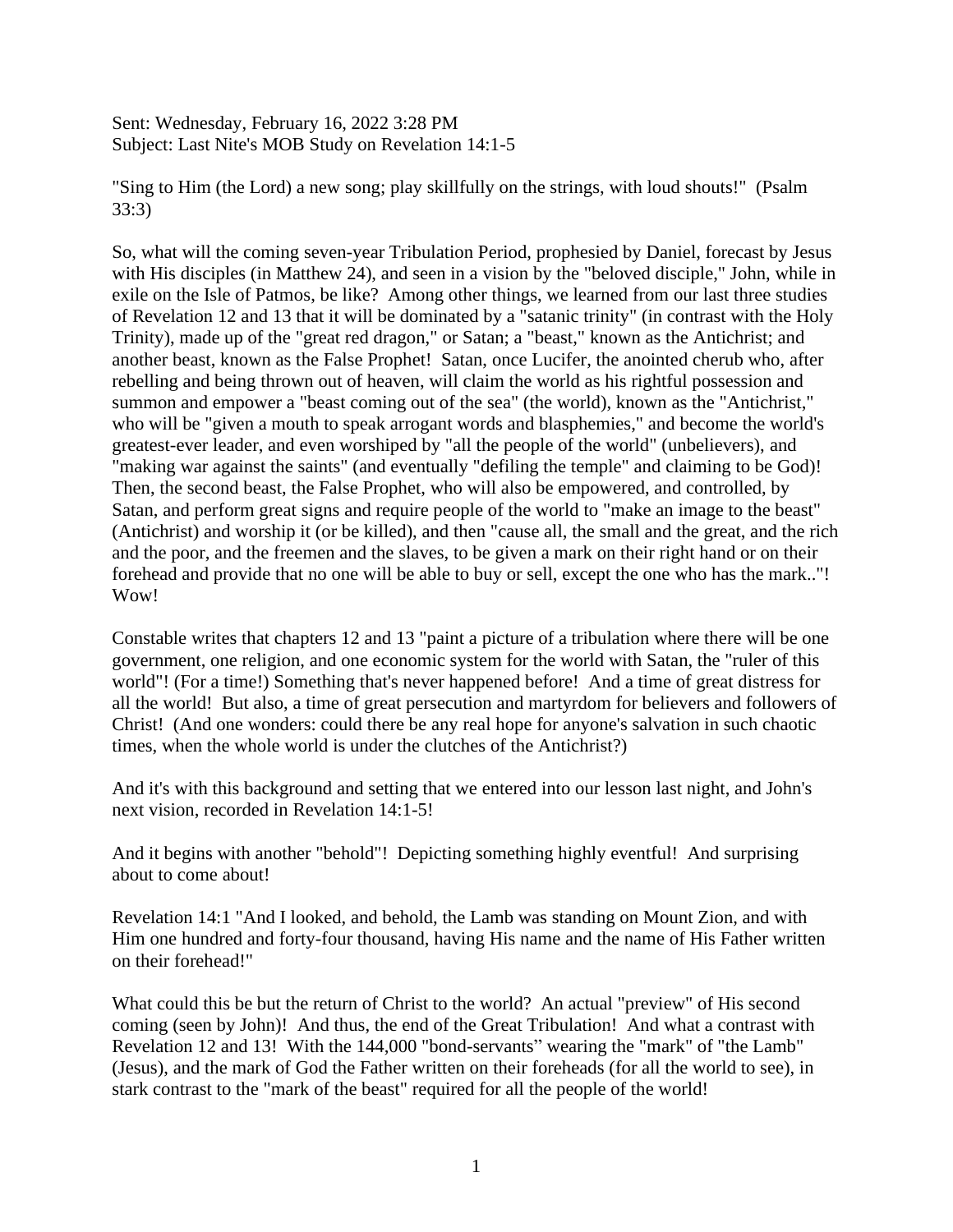The "Lamb"! Long ago supernaturally identified by another John (John the Baptist recorded in John 1:29) on an eventful day: "The next day he (John the Baptist, near the start of Christ's earthly ministry) saw Jesus coming to him and said, 'Behold (there it is again!), the Lamb of God who takes away the sin of the world!" (John had it right!) And then, remember in Revelation 5:6 where John (the disciple John) "saw between the throne (with the four living creatures) and the elders a Lamb (the resurrected Christ) standing, as if slain..." Taking the book (scroll). and beginning to open the seals (all of which got us to this point)!

And now the Lamb returning to deal with Satan and set up His Millennial reign!

Standing on Mount Zion! Depicting the place of the salvation of the Lord! The place where Messiah will return and place His feet!

Psalm 2:6 "But as for Me, I have installed My King (says the Lord)! Upon Zion, My holy mountain!"

Psalm 48:1-2 "Great is the Lord, and greatly to be praised, in the city of God, His holy mountain. Beautiful in elevation, the joy of the whole earth, is Mount Zion, in the far north!"

Joel 2:1 "Blow a trumpet in Zion and sound an alarm on My holy mountain! Let all the inhabitants of the land tremble, for the day of the Lord is coming! Surely it is near!"

And what about the 144,000, who are first to join Him there? We saw how they were called (in Revelation 7) during the early part of the tribulation where John "saw four angels standing on the four corners of the earth, holding back the four winds" (the judgment of the seventh seal) ...and "another angel having the seal of the living God" crying out for them to hold off the harm they were about to do to the earth "until they have sealed the bond-servants" the 144,000, with 12,000 from each of the twelve tribes of the sons of Israel! And so, the 144,000 were "sealed! And sent! (And sanctified!) And John writes that "after these things he looked, and behold (there it is again!), a great multitude which no one could count, from every nation and all tribes and people and tongues, standing before the throne and before the Lamb, clothed in white robes ...with all the angels and the four living creatures and twenty-four elders giving blessing and glory and wisdom and thanksgiving and honor and power and might to our God!" (This indicates that a great number of people were "saved" during the tribulation, due apparently to the witness of the 144,000, and that many were martyred for as a result!)

And so, ironically, according to John's vision, the time of unparalleled distress and persecution and hardship, during the tribulation, will also be a time of unprecedented revival and redemption! And the 144,000 will be in the middle of it all and be specifically protected by the Lord so they are able to accomplish the mission!